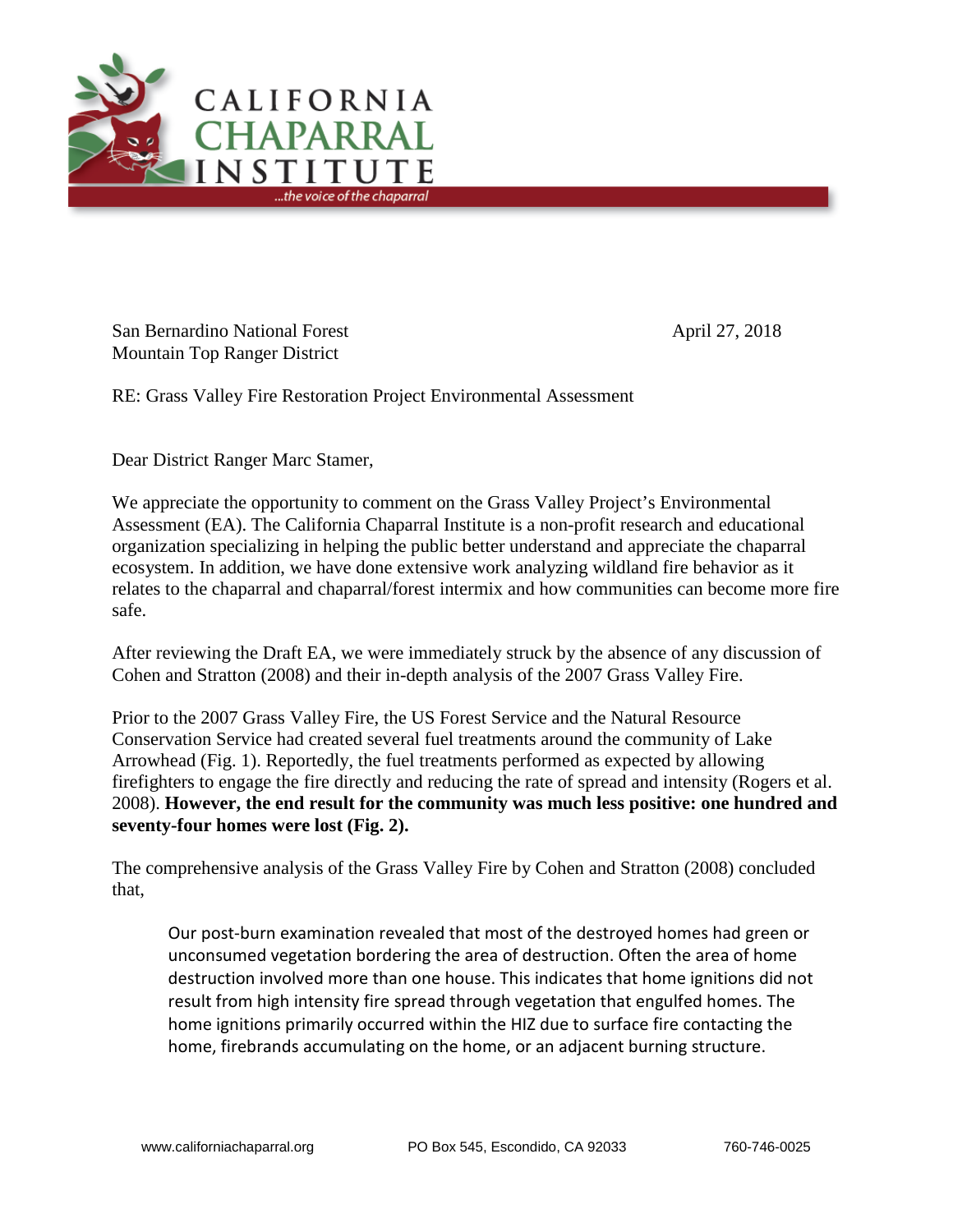Home ignitions due to the wildfire were primarily from firebrands igniting homes directly and producing spot fires across roads in vegetation that could subsequently spread to homes.



**Figures 1 and 2. The 2007 Grass Valley Fire, Lake Arrowhead, California.** Map on the left show fuel treatments as orange and green polygons (Rogers et al. 2008). Map on the right shows location of 174 homes burned in the 2007 Grass Valley Fire (Cohen and Stratton 2008).

As shown in Figures 1 and 2 and as described in Cohen and Stratton (2008), **the fuel treatment approach was not effective in protecting 174 homes.**

We support the Draft EA's proposal to remove hazard trees and invasive species, and to repair damaged infrastructure from the 2007 fire. We also agree that limited vegetation treatments are warranted immediately adjacent to the community. But the Draft EA's nearly exclusive focus on the clearance of native vegetation to reduce fire risk **ignores the lesson's learned from the 2007 Grass Valley Fire.**

Although the Draft EA holds that "descriptions [of the Forest Plan] are pertinent for this project," the prioritization of fuel treatments over directly protecting homes and communities does not align with the "Program Emphasis" for Arrowhead Place. The first sentence states: "Community protection from wildland fire is of the highest priority, and will be emphasized through public education, fire prevention, and fuels management," (p. 6). In order to protect the community and thus fulfill the "highest priority" of the Forest Plan—the EA must focus more time and funding into helping citizens fire harden their homes, public education, and efforts to prevent ignitions.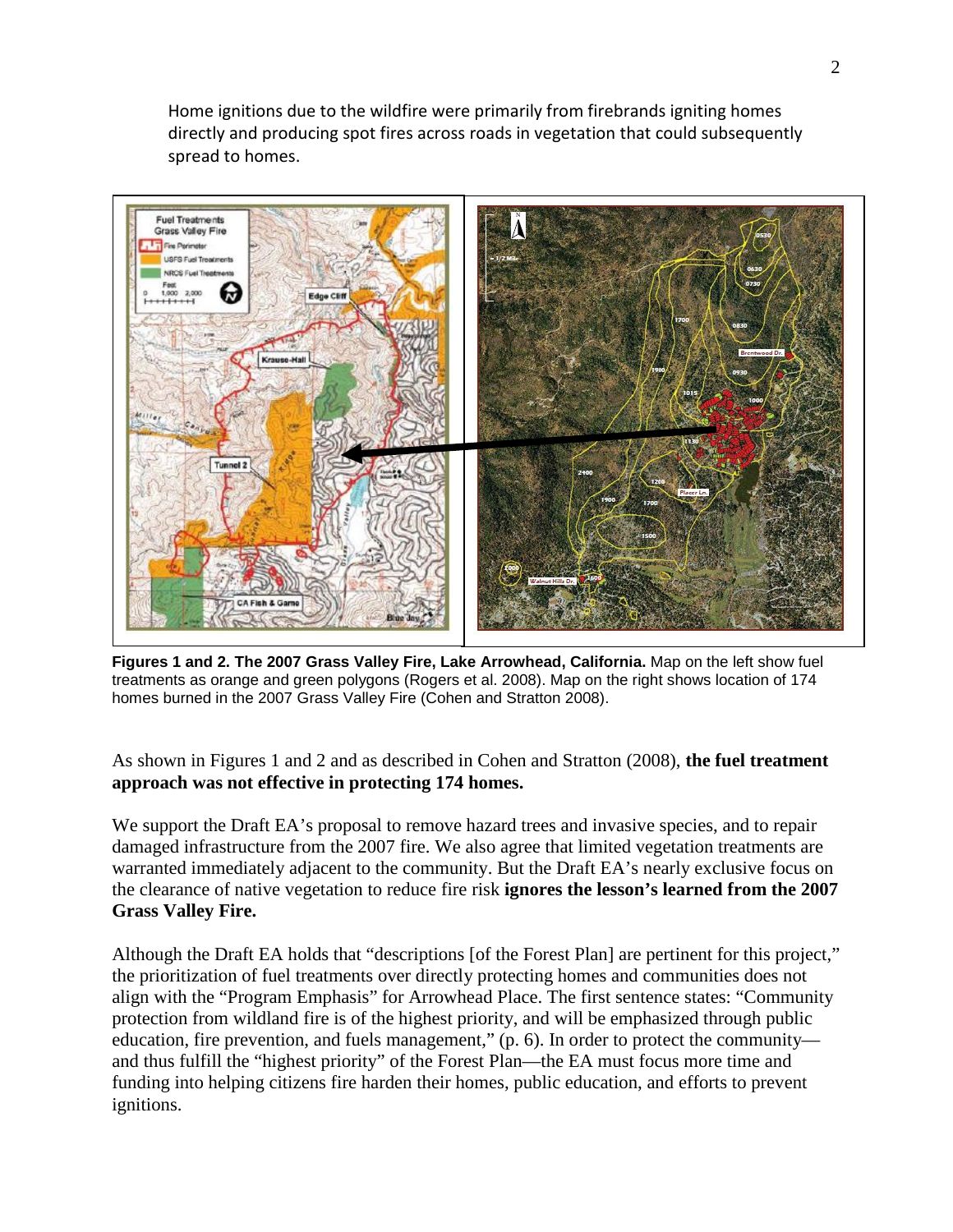We strongly recommend that the Draft EA be revised in a way that addresses the entire wildfire problem. This must include a parallel effort with vegetation treatments that involves the community in order to encourage the correction the flammable conditions of the homes themselves. Without such an effort, most benefits of vegetation treatments become moot. We believe that there should be a reasonable expectation that if public lands are to be impacted by vegetation treatments at taxpayer expense, there should also be a concomitant effort by private property owners to conduct their own projects – retrofitting structures to reduce flammability, maintaining a fire safe environment, and maintaining appropriate defensible space. Please see Appendices 1-3 for additional details and suggestions.

We understand that considering the flammability of the community and the suggestions we are offering to reduce that flammability can be seen as "beyond" the scope of this project. We respectfully challenge that assessment, especially in light of the Program's Emphasis and the lessons learned from the 2007 Grass Valley Fire. The Draft EA basically describes a project that replicates much of what was done in the past. The science and experience are showing that we need to think and act differently so as not to repeat was has failed to work in the past.

We are hopeful that our suggestions will help the U.S. Forest Service in finding and implementing a viable solution that is based on scientific analysis, public participation, and collective action.

Sincerely,

169

Austin Gent Research Associate California Chaparral Institute austin\_gent@californiachaparral.org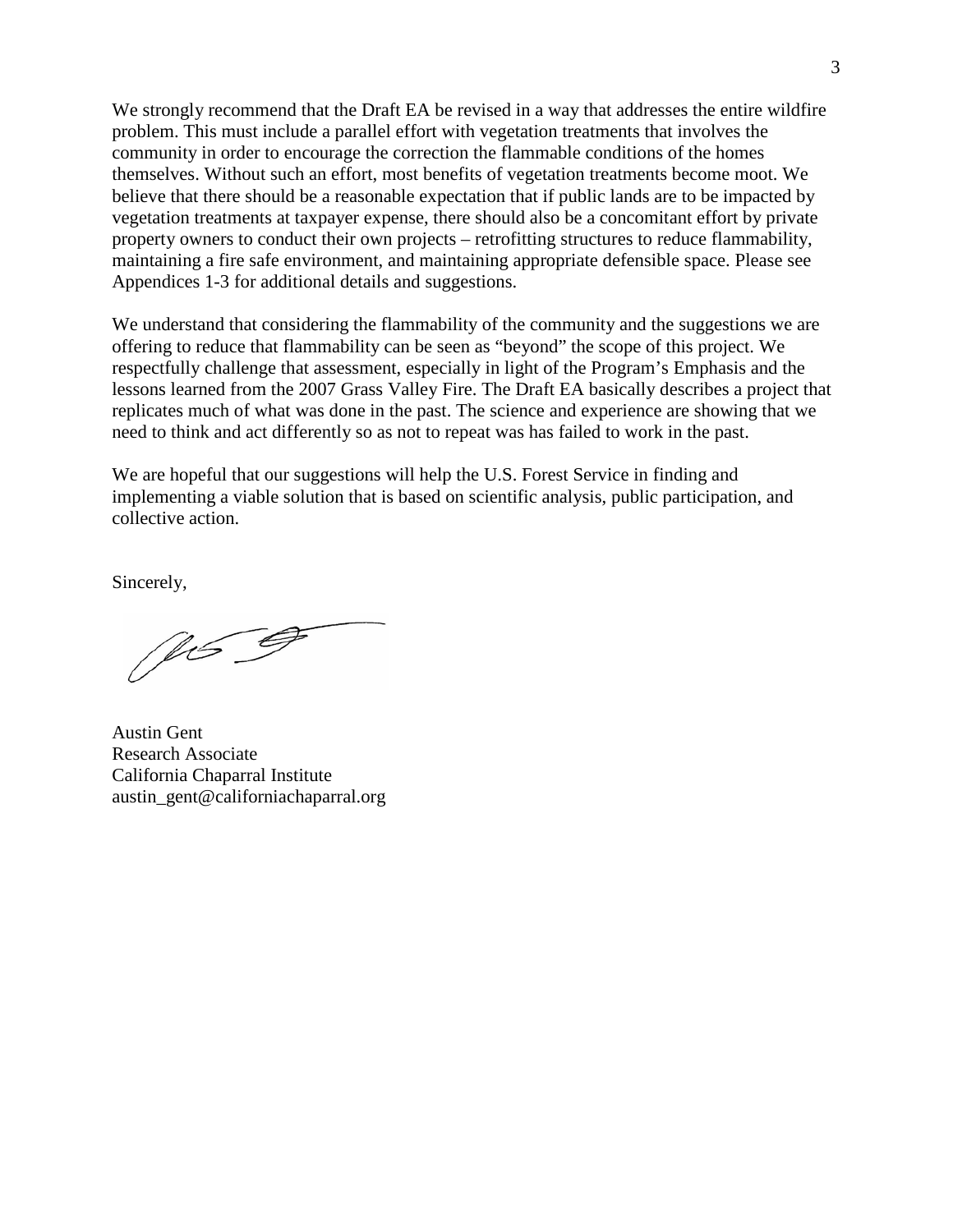## **Appendix 1 Focusing on what matters: flammable homes**

Calkin et al. (2014) illustrates the importance of prioritizing risk management practices within and surrounding the Home Ignition Zone (HIZ), rather than focusing on vegetation management practices that exceed past the boundaries of the WUI.

Wildfires are inevitable, but the destruction of homes, ecosystems, and lives is not. We propose the principles of risk management to provide land management agencies, first responders, and affected communities who face the inevitability of wildfires the ability to reduce the potential for loss. Overcoming perceptions of wildland-urban interface fire disasters as a wildfire control problem rather than a home ignition problem, determined by home ignition conditions, will reduce home loss.

Syphard et al. (2017) also highlights the importance of approaching the fire problem with a comprehensive, community-based solution, in order for the given project to be the most costeffective. This solution illustrates that, if we are trying to protect homes and communities from the threat of wildfire, we must prioritize our focus in the vulnerabilities of the structures that we are trying to protect. With a handful of cross-references to other scientific literature, Syphard et al. 2017 states that:

Historically, fuels-based hazard assessments and the use of fuels management for protecting communities have been the central focus of study [Finney and Cohen, 2003; Stratton, 2004], but recent research has contributed to a growing recognition that community safety is a function of a large suite of variables, which when considered together, may lead to the most effective management [Gill and Stephens, 2009; Moritz et al., 2014; Calkin et al., 2014]. For example, studies now show how land use decisionmaking [Syphard et al., 2012; Syphard et al., 2013; Bustic et al., 2017], defensible space and homeowner preparation [Cohen, 2000; Syphard et al., 2014; Cao et al., 2016], and ignition prevention strategies [Cary et al., 2009; Prestemon et al., 2010; Syphard and Keeley, 2015], can complement traditional management actions of fire suppression and fuels management.

The research makes clear that one of the most significant factors in determining fire risk to communities is the ignitability of structures. This factor directly connects wildfire and the destruction of homes to (I) wind-driven embers and (II) the flammable construction materials and improper design features of homes. Syphard et al. (2017) explain,

Another factor that is broadly recognized as critical for preventing structure loss to fire is the design and materials used in the building's construction. That is, the physical attributes of a structure confer ignitability either through flames and heat [Cohen, 2004] or via embers produced during wind events, which can blow 1–2 km ahead of a fire front [Quarles et al., 2010]. In fact, it is these embers that are most responsible for homes igniting during wildfires [Koo et al., 2010; Maranghides and Well, 2009; Quarles et al., 2010; Ramsay et al., 1987].

Syphard et al. (2017) concludes that "embers…are the most responsible for homes igniting during wildfires." If wind-driven embers are the "most responsible" for destroying homes, it is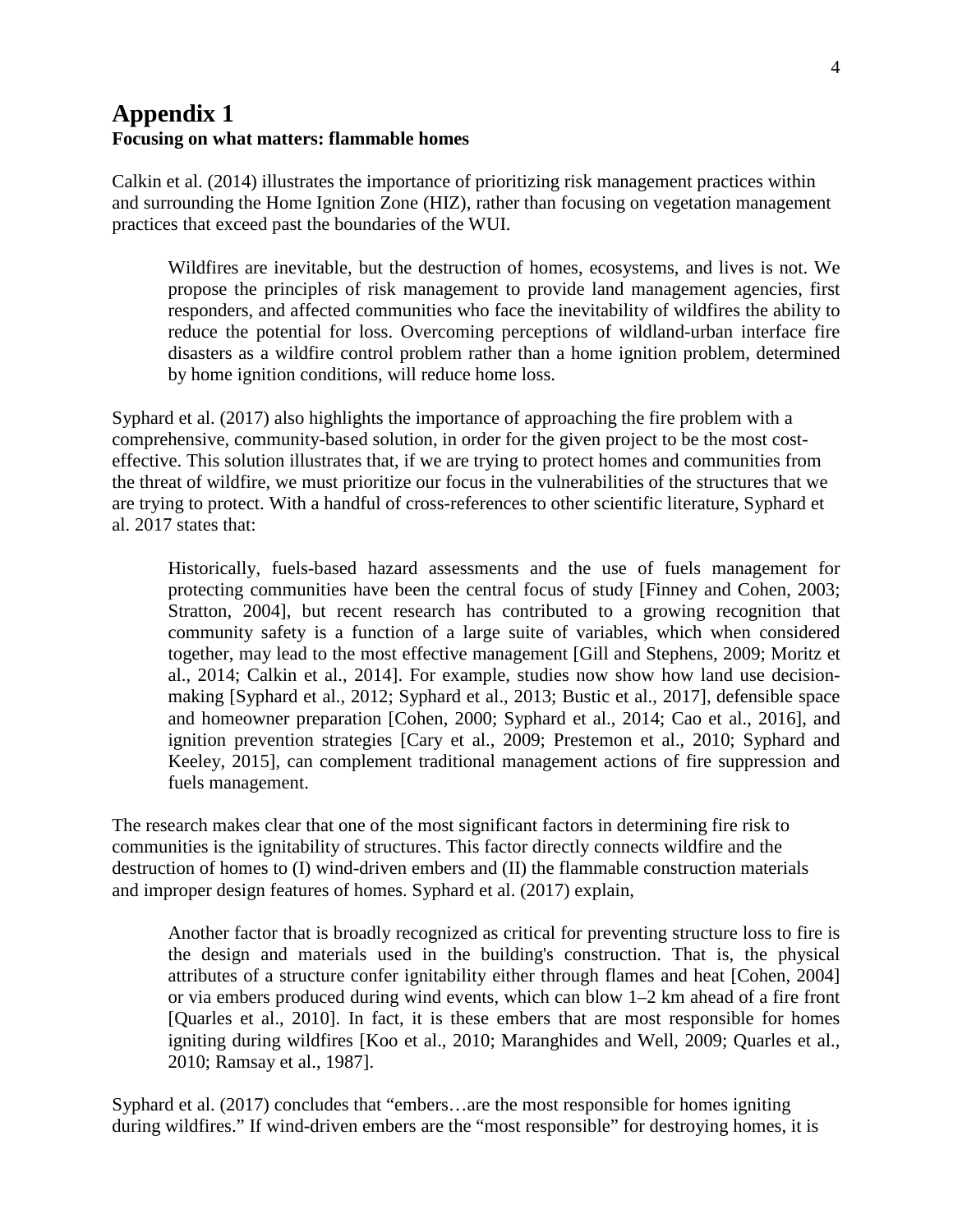imperative that the EA shifts its primary focus from the removal of native vegetation to improving structural resiliency against wind-driven embers.

Mitchell (2006) furthers the point regarding the active role that embers, wherein he concludes:

The vast majority of structures destroyed by wildland fire in California have been lost during massive, wind-driven events. Showers of airborne brands are characteristic of such events and have proven to be a leading cause of structure ignition. Strategies for increasing the survivability of structures in the wildland–urban interface (WUI) must take this factor into account.

Following Mitchell (2006)'s suggestion, the analysis of Penman et al. (2015) echoes the need for a focus on wind-driven embers in wildfire prevention strategies. Penman et al. (2015) parallels Syphard et al. (2017) regarding how much a building's materials and design contribute to structural ignitability:

Given that wildfires under severe fire weather conditions are generally responsible for the majority of area burned and greatest loss of houses (Blanchi et al., 2010; Bradstock et al., 2009; Mees and Strauss, 1992; Podur and Martell, 2007), wildfires will continue to reach houses regardless of the extent of management intervention in the landscape (Bradstock et al., 2012; Cary et al., 2009; Penman et al., 2014; Syphard et al., 2011). The frequency with which fire impacts upon the interface is predicted to increase due to the expansion of populations into native vegetation and the severity of fire weather increases (Clarke et al., 2013; Penman et al., 2013a; Syphard et al., 2007). Therefore house-based strategies are required to complement the landscape strategies in order to minimize house loss.

The scientific literature stresses that "wildfires under severe weather conditions [i.e. extreme wind] are generally responsible for the majority of area burned and greatest loss of houses." It is thus the case that "wildfires will continue to reach houses regardless of the extent of management intervention in the landscape." In other words, as reinstated by Penman et al. (2015), no matter how much vegetation is cleared (especially beyond the WUI), wildfires will continue to threaten peoples' lives and communities.

In order to sufficiently protect lives and communities of Arrowhead Place, the EA must analyze in greater detail the impact of wind and embers on community fire safety and help the community develop a program that that focuses on structural retrofitting and public education in order to maintain a truly fire-resilient property.

#### **Defensible Space**

Syphard, Brennen and Keeley (2014) emphasize the importance of defensible space and the degrees to which defensible space is effective or not:

Structures were more likely to survive a fire with defensible space immediately adjacent to them. The most effective treatment distance varied between 5 and 20 m (16–58 ft) from the structure, but distances larger than 30 m (100 ft) did not provide additional protection, even for structures located on steep slopes. The most effective actions were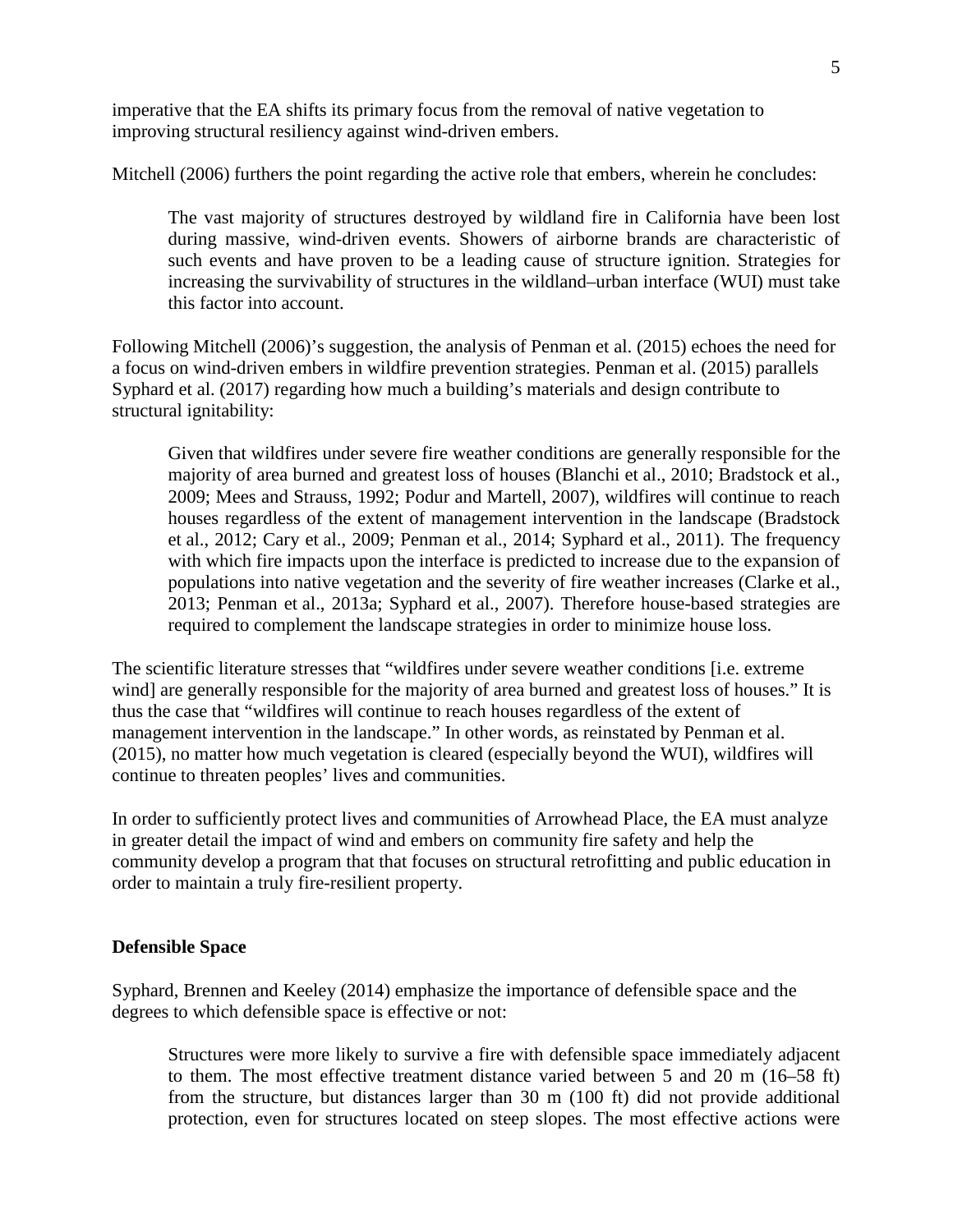reducing woody cover up to 40% immediately adjacent to structures and ensuring that vegetation does not overhang or touch the structure. Multiple-regression models showed landscape-scale factors, including low housing density and distances to major roads, were more important in explaining structure destruction. The best long-term solution will involve a suite of prevention measures that include defensible space as well as building design approach, community education and proactive land use planning that limits exposure to fire.

As the "most effective treatment distance varied between 5 and 20 m (16-58 ft) from the structure," we recognize the importance of creating defensible space around structures. However, it also must be recognized that defensible spaces with "distances larger than 30 m (100 ft) did not provide additional protection" from fire.

In another study, Syphard et al. (2012) concluded, "We're finding that geography is most important - where is the house located and where are houses placed on the landscape."

Syphard and her coauthors gathered data on 700,000 addresses in the Santa Monica Mountains and part of San Diego County. They then mapped the structures that had burned in those areas between 2001 and 2010, a time of devastating wildfires in the region.

Buildings on steep slopes, in Santa Ana/sundowner wind corridors and in low-density developments intermingled with wild lands had the highest probability of burning. **Nearby vegetation was not an important factor in home destruction.**

The authors also concluded that **the exotic grasses that often sprout in areas cleared of native habitat like chaparral could be more of a fire hazard than the shrubs.** "We ironically found that homes that were surrounded mostly by grass actually ended up burning more than homes with higher fuel volumes like shrubs," Syphard said.

#### **The Limits of Vegetation Treatments**

Vegetation modification beyond 100 feet of defensible space can be useful in the attempt to control wildfire, especially non-wind driven wildfires. But the almost exclusive focus on reducing vegetation has not been a viable solution to the wildfire problem.

Penman et al. 2015 illustrates that no matter how effective a strategically-placed fuel treatment may be in preventing destruction, no wildfire can be contained under extreme weather conditions—especially extreme wind:

Optimized placement of fuel treatments and resources can reduce the risk to the interface, i.e. those houses which form the boundary between native vegetation and urban areas (Bradstock et al., 2012; Finney et al., 2007; Penman et al., 2014; Plucinski, 2012; Wilson and Wiitala, 2005). However, these actions are not expected to contain all wildfires, particularly under more severe fire weather conditions (Cary et al., 2009; LaCroix et al., 2006; Penman et al., 2011a; Price and Bradstock, 2010).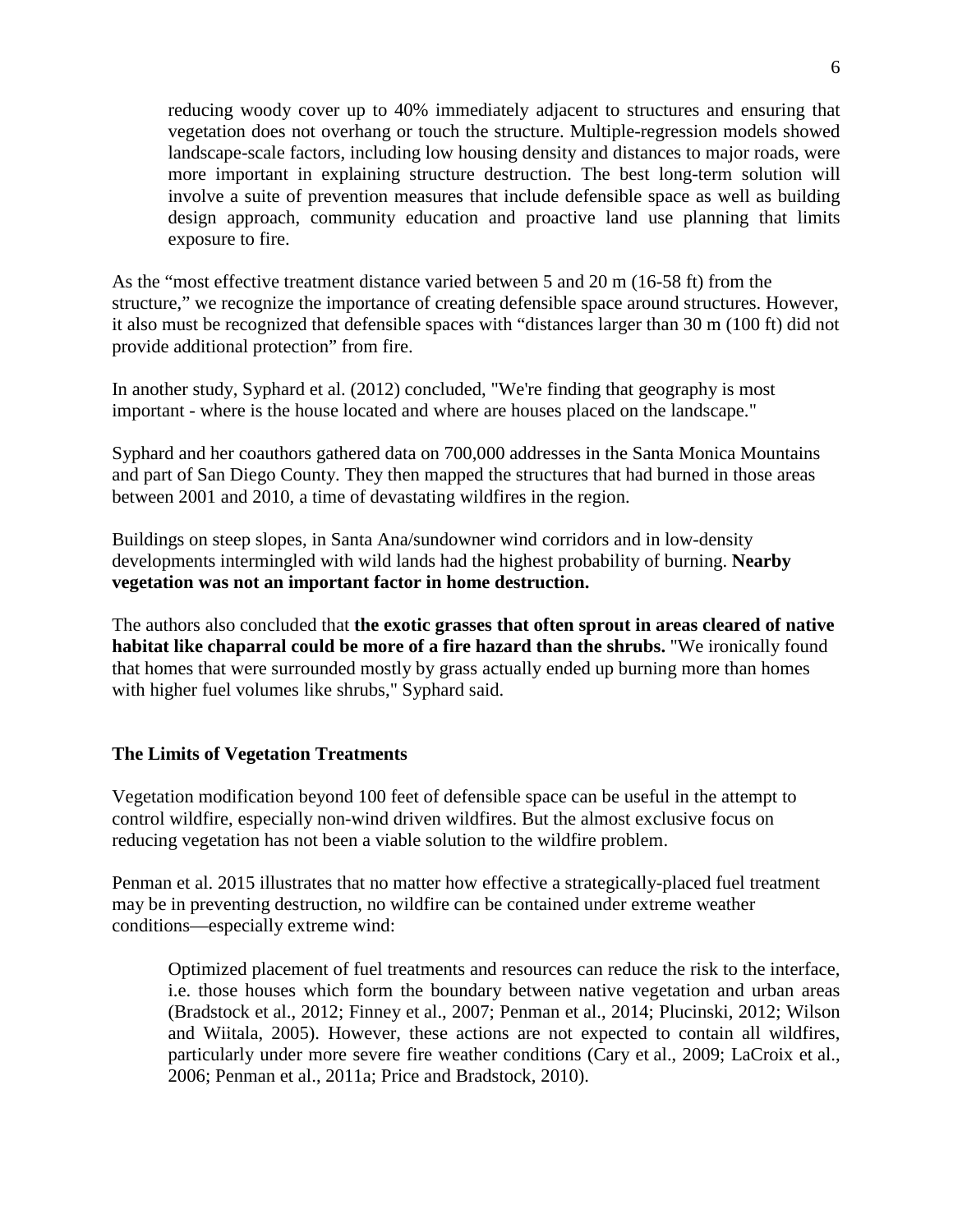Because fuel treatments "are not expected to contain all wildfires, particularly under more severe fire weather conditions," the current emphasis that the Draft EA has on vegetation clearance needs to be reconsidered.

Through explicit language, the EA invokes a causal relationship between the 2007 Grass Valley Fire and the need to conduct vegetation removal practices in the name of "increased fuel loading," (p. 3). This causality, however, ignores the findings of the comprehensive post-fire Home Destruction Examination of the Grass Valley Fire by Cohen and Stratton (2008).

Rather than placing the blame on native vegetation for destroying 174 homes, Cohen and Stratton "remind us to focus attention on the principle actors that contribute to a wildland-urban fire disaster—the home ignition zone [HIZ]."

As "most of the destroyed homes had green or unconsumed vegetation bordering the area of destruction," it becomes clear that the vegetation itself—even when situated directly adjacent or around the destroyed sites—was not the reason why 174 homes were destroyed. Cohen and Stratton stress that "home ignitions did not result from high intensity fire spread through vegetation that engulfed homes."

Cohen and Stratton's post-fire examination goes on to illustrate how it was the makeup and layout of the homes themselves—not the vegetation surrounding them—that attributed most to the overall destruction of structures:

With minor exception (6 homes), the wildfire primarily initiated residential burning from firebrands igniting homes directly and/or producing spot fires that spread through surface fuels to homes. Once initiated, home destruction largely resulted from local residential fire conditions. The ignition vulnerable homes (e.g., flammable wood roofing, surface fuels in contact with wood siding, heavy pine litter in roof gutters), burning in close proximity to one another continued the fire spread through the residential area without the wildfire as a factor.

Individually, Cohen and Stratton list examples of the conditions of "ignition vulnerable homes," including "flammable wood roofing, surface fuels in contact with wood siding, [and] heavy pine litter in roof gutters." Collectively, the conditions that propagate home destruction are noted in relation to their geographical layout, wherein "burning in close proximity to one another," the layout of the homes "continued the fire spread through the residential area without the wildfire as a factor."

Despite the findings of Cohen and Stratton (2008), the Draft EA uses the same wildfire event to justify practices that are inconsistent with the lessons learned from the 2007 Grass Valley Fire.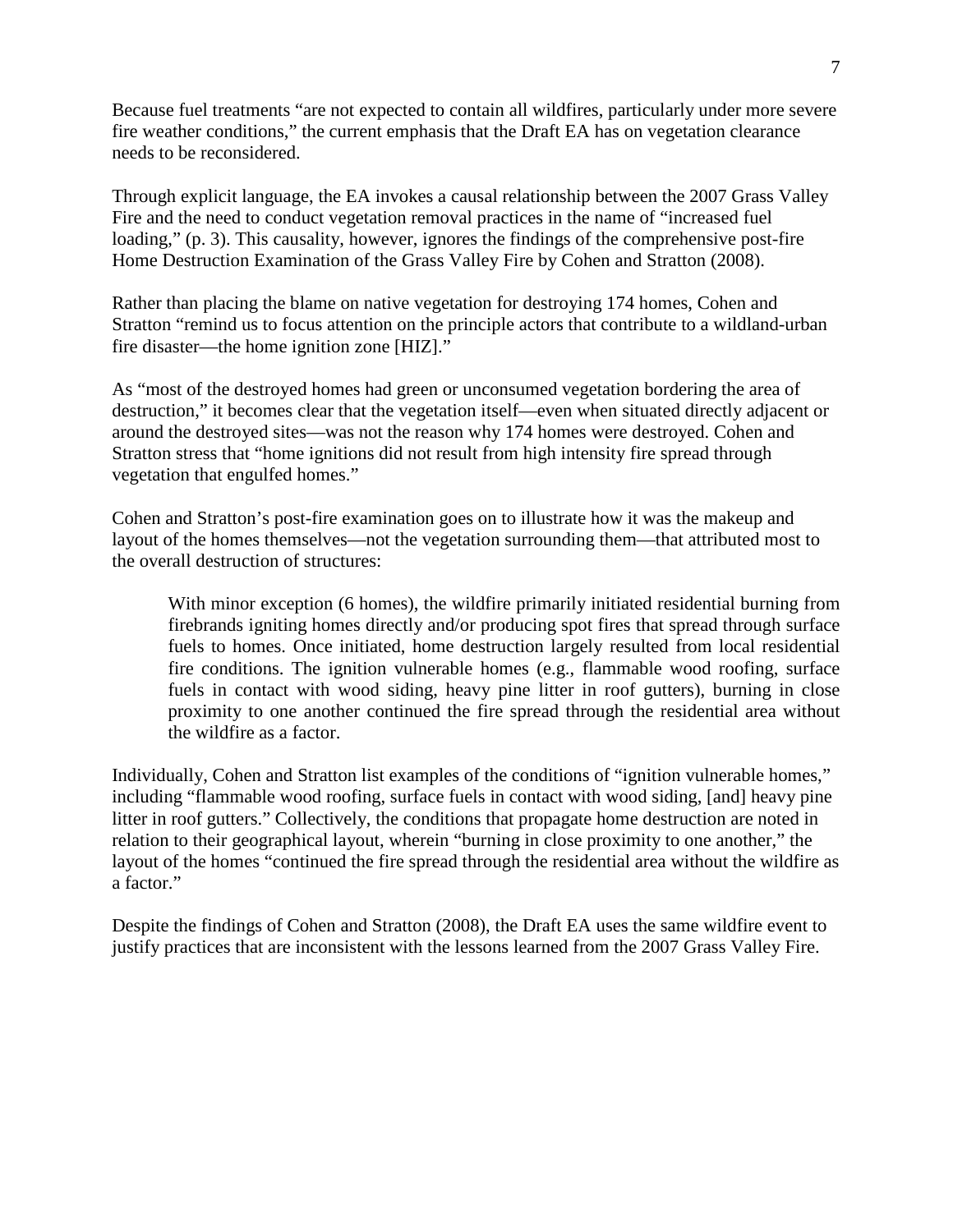# **Appendix 2 External Sprinklers**

A retrofit that is not typically used in California, but has been used effectively in Australia and Canada, is external sprinklers [\(Mitchell 2005\).](http://www.californiachaparral.com/images/Mitchell_JW_Ex_Sprinklers_WEEDS_2006.pdf) Although internal fire sprinklers certainly help save lives within homes, additional external sprinklers can save both lives and homes (Fig. 6 below).

External sprinklers, coupled with an independent water supply (swimming pool or water tank), should be required for all homes within very high fire hazard zones. Clusters of homes could be served by a community water tank and should be required for every planned development.

Many residents have retrofitted their homes with external sprinkler systems to protective effect. For example, under-eave misters on the Conniry/Beasley home played a critical role in allowing the structure to survive the 2003 Cedar Fire in San Diego County. The home was located in a canyon where many homes and lives were lost [\(Conniry 2008\).](http://www.californiachaparral.com/images/Conniry_Story.pdf)



**Figure 6. External sprinklers.** As a wildfire approaches, external sprinklers wet the structure at risk, the surrounding environment, and increase the local humidity to prevent ignition. Photo: A conference center in New South Wales, Australia.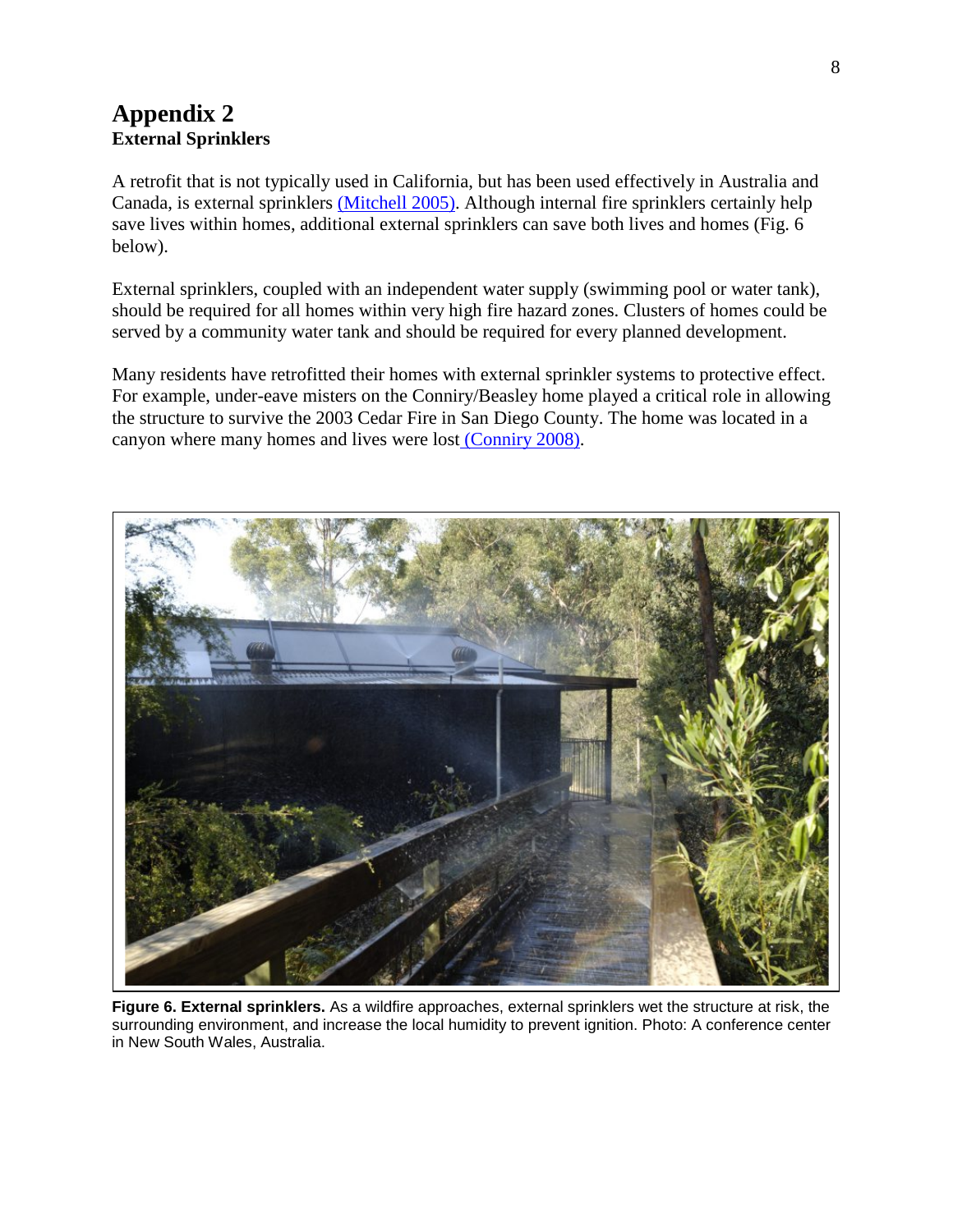# **Appendix 3 FEMA Pre-disaster Grants**

### **Mountain communities can use federal grants to install ember-resistant vents and eliminate wood roofs, vital to reducing home loss during wildfires**

In 2013, David Yegge, a fire official with the Big Bear Fire Department, submitted his fourth grant proposal to the FEMA pre-disaster mitigation grant program to pay up to 70% of the cost of re-roofing homes with fire-safe materials in the Big Bear area of San Bernardino County. Yegge also has assisted Idyllwild and Lake Tahoe in applying for grants, including the costs of installing non-ember intrusion attic vents.

Yegge's first \$1.3 million grant in 2008 retrofitted all but 67 of 525 wooden-roofed homes needing retrofits in Big Bear Lake. A forward-thinking, "no-shake-roof" ordinance passed by the Big Bear City Council in 2008 required roofing retrofits for all homes by this year. San Bernardino County passed a similar ordinance in 2009 for all mountain communities, with compliance required by next year. Such "future effect clause" ordinances can be models for other local governments that have jurisdiction over high fire hazard areas.

To qualify for a FEMA grant, a cost/benefit analysis must be completed. "Our analysis indicated that \$9.68 million would be saved in property loss for every \$1 million awarded in grant funds," Yegge said. "FEMA couldn't believe the numbers until they saw the research conducted by then Cal Fire Assistant Chief Ethan Foote in the 1990s. There's a 51% reduction in risk by removing wooden roofs."

"The FEMA application process is challenging, but well worth it," said Edwina Scott, Executive Director of the Idyllwild Mountain Communities Fire Safe Council. "More than 120 Idyllwild homes are now safer because of the re-roofing program."

#### **Additional Information**

In California, the state agency that manages the grants is the Governor's Office of Emergency Services (Cal OES), Hazard Mitigation Grants Division. Cal OES is the administrative agency and decides what grant proposals are funded based on priorities established by the State Hazard Mitigation Plan.

The Mountain Area Safety Taskforce re-roofing program: <http://www.thinisin.org/shake/>

The San Bernardino County re-roofing ordinance: [http://www.thinisin.org/shake/images/DOWNLOADS/ORDINANCES/ord\\_4059.pdf](http://www.thinisin.org/shake/images/DOWNLOADS/ORDINANCES/ord_4059.pdf)

FEMA grant program: <http://www.fema.gov/pre-disaster-mitigation-grant-program>